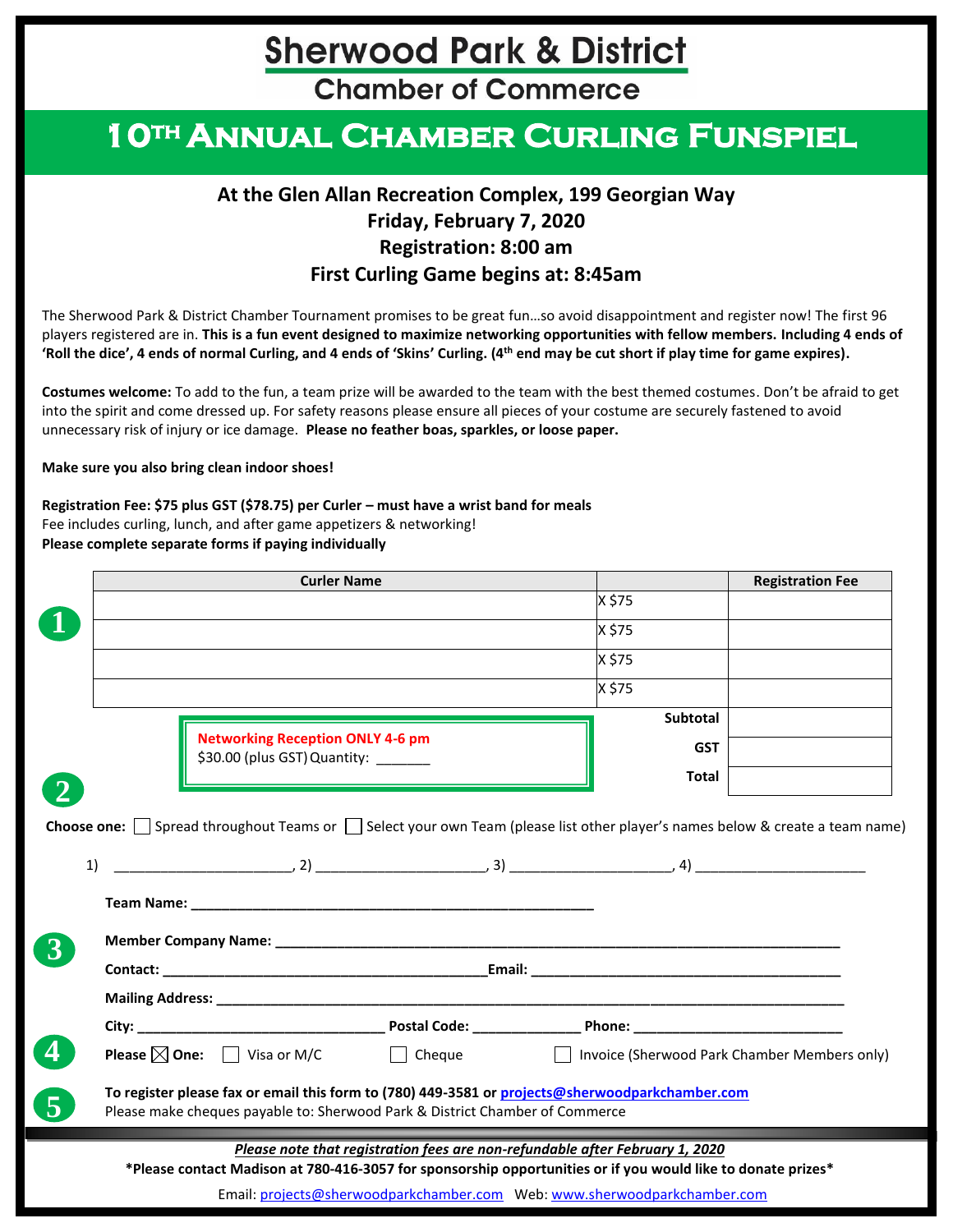**Chamber of Commerce** 

### <sup>1</sup> ANNUAL CHAMBER CURLING FUNSI **10th Annual Chamber Curling Funspiel**

**At the Glen Allan Recreation Complex, 199 Georgian Way Friday, February 7, 2020**

### **Promote Your Business With Prizes!!**

#### **THREE DIFFERENT WAYS TO PROMTE YOUR BUSINESS: Promotional item (s), gift certificate (s) or merchandise.**

The Curling Funspiel is a great opportunity to gain exposure for your business by donating prizes! Whether you choose to donate promotional item (s), gift certificate (s), or merchandise, your business will receive exposure.

|                                                                                     | <b>Curler Prizes:</b>                                                                                      |  |  |  |  |
|-------------------------------------------------------------------------------------|------------------------------------------------------------------------------------------------------------|--|--|--|--|
|                                                                                     | $\Box$ Individual (1 prize)                                                                                |  |  |  |  |
|                                                                                     | $\Box$ Team prizes (4 prizes)                                                                              |  |  |  |  |
|                                                                                     |                                                                                                            |  |  |  |  |
|                                                                                     |                                                                                                            |  |  |  |  |
|                                                                                     |                                                                                                            |  |  |  |  |
|                                                                                     |                                                                                                            |  |  |  |  |
|                                                                                     | $\Box$ Will Drop Off Prize(s)<br>$\Box$ Will Mail Prize(s)                                                 |  |  |  |  |
|                                                                                     |                                                                                                            |  |  |  |  |
|                                                                                     |                                                                                                            |  |  |  |  |
|                                                                                     |                                                                                                            |  |  |  |  |
|                                                                                     |                                                                                                            |  |  |  |  |
|                                                                                     |                                                                                                            |  |  |  |  |
| Please fax or email this form to (780) 449-3581 or projects@sherwoodparkchamber.com |                                                                                                            |  |  |  |  |
|                                                                                     | Prizes may be mailed or dropped off at the Sherwood Park & District Chamber of Commerce office located at: |  |  |  |  |
|                                                                                     | 100 Ordze Avenue, Sherwood Park, Alberta T8B 1M6                                                           |  |  |  |  |
|                                                                                     | Deadline for prize donations is Monday, February 3, 2020.                                                  |  |  |  |  |
|                                                                                     | Any questions, please contact Madison at 780-416-3057 or projects@sherwoodparkchamber.com                  |  |  |  |  |
|                                                                                     |                                                                                                            |  |  |  |  |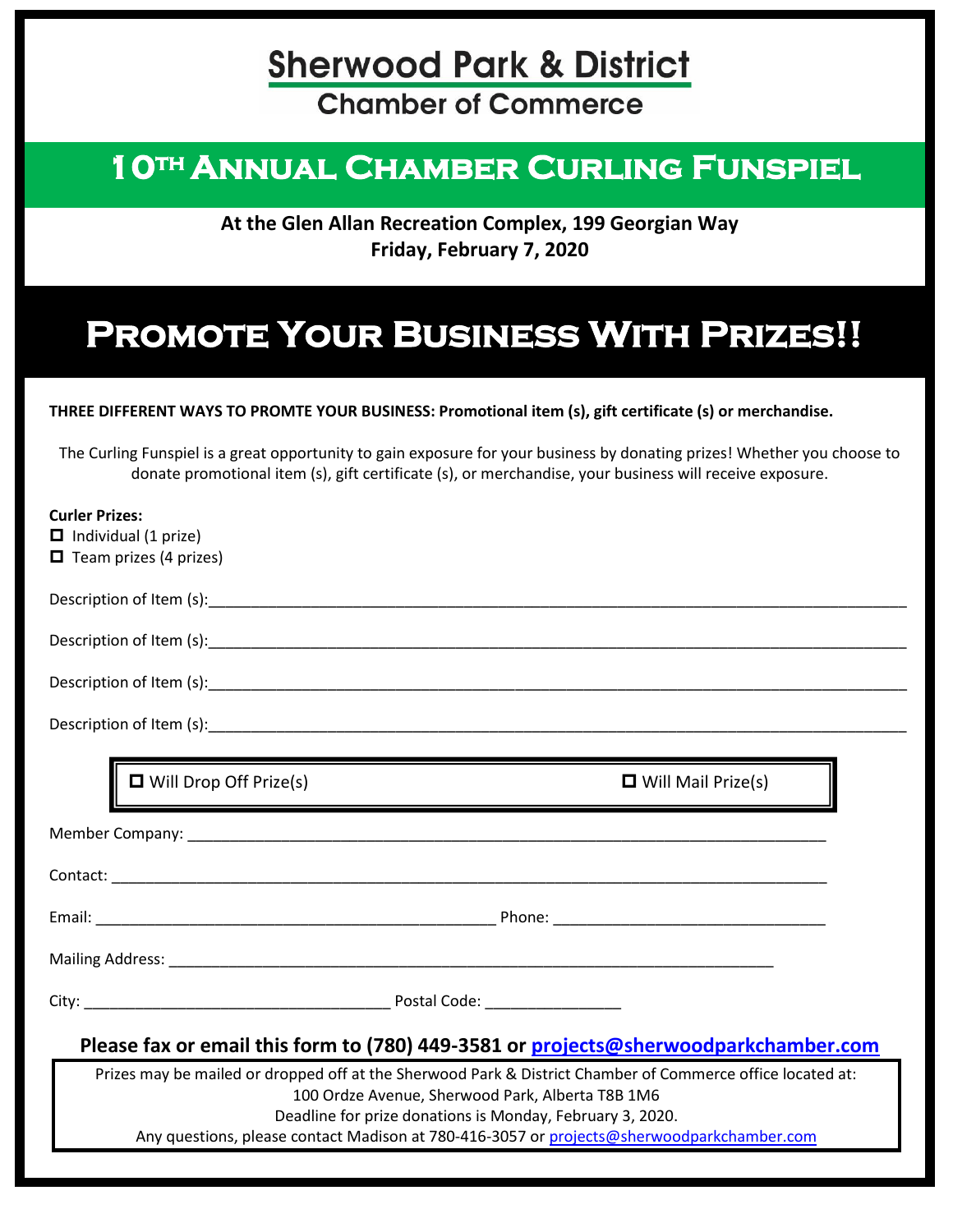**Chamber of Commerce** 

| <b>1 OTH ANNUAL CHAMBER CURLING FUNSPIEL</b>                                                                                                                                                                                                                                                                                                                                                                 |                                                                                                                                                                                                                                                                                                                                                                                                     |  |  |  |  |
|--------------------------------------------------------------------------------------------------------------------------------------------------------------------------------------------------------------------------------------------------------------------------------------------------------------------------------------------------------------------------------------------------------------|-----------------------------------------------------------------------------------------------------------------------------------------------------------------------------------------------------------------------------------------------------------------------------------------------------------------------------------------------------------------------------------------------------|--|--|--|--|
| At the Glen Allan Recreation Complex, 199 Georgian Way                                                                                                                                                                                                                                                                                                                                                       |                                                                                                                                                                                                                                                                                                                                                                                                     |  |  |  |  |
| Friday, February 7, 2020                                                                                                                                                                                                                                                                                                                                                                                     |                                                                                                                                                                                                                                                                                                                                                                                                     |  |  |  |  |
|                                                                                                                                                                                                                                                                                                                                                                                                              |                                                                                                                                                                                                                                                                                                                                                                                                     |  |  |  |  |
|                                                                                                                                                                                                                                                                                                                                                                                                              |                                                                                                                                                                                                                                                                                                                                                                                                     |  |  |  |  |
|                                                                                                                                                                                                                                                                                                                                                                                                              |                                                                                                                                                                                                                                                                                                                                                                                                     |  |  |  |  |
|                                                                                                                                                                                                                                                                                                                                                                                                              | SPONSORSHIP OPPORTUNITIES                                                                                                                                                                                                                                                                                                                                                                           |  |  |  |  |
| \$1,000 Gold<br>Includes 1 Team of 4<br>Includes opportunity to speak to participants<br>Recognized by the emcee at the introduction of<br>our program and during award ceremony<br>Company logo on two sponsor signs<br>Company logo on the electronic board at the rink<br>Logo included on Curling Table Top Trifold<br>Schedule/Rules<br>Display your company pull up banner at lounge<br>front entrance | \$750 Silver<br>Includes 2 Curlers<br>Includes opportunity to speak to participants<br>$\overline{\phantom{a}}$<br>Recognized by the emcee at the introduction of<br>$\sim$<br>our program and during award ceremony<br>- Company logo on two sponsor signs<br>Company logo on the electronic board at the rink<br>$\sim 10$<br>Logo included on Curling Table Top Trifold Schedule/Rules<br>$\sim$ |  |  |  |  |
| \$500 Bronze<br>Recognized by the emcee at the introduction of<br>our program<br>Company logo on two sponsor signs<br>Company logo on the electronic board at the rink                                                                                                                                                                                                                                       | \$175 Best Costume (Exclusive)<br>- Recognized as the Costume Sponsor<br>Opportunity to present the Best Costume Award with<br>President and Chair<br>Company logo on two sponsor signs<br>$\sim 10$<br>Company logo on the electronic board at the rink                                                                                                                                            |  |  |  |  |
|                                                                                                                                                                                                                                                                                                                                                                                                              |                                                                                                                                                                                                                                                                                                                                                                                                     |  |  |  |  |
| Please $\boxtimes$ One:<br>Visa or M/C                                                                                                                                                                                                                                                                                                                                                                       | Cheque<br>Invoice (Sherwood Park Chamber Members only)                                                                                                                                                                                                                                                                                                                                              |  |  |  |  |
| Make Check Payable to:<br>Mail to:<br>100 Ordze Avenue                                                                                                                                                                                                                                                                                                                                                       | Sherwood Park & District Chamber of Commerce<br>Sherwood Park, AB T8B 1M6                                                                                                                                                                                                                                                                                                                           |  |  |  |  |
|                                                                                                                                                                                                                                                                                                                                                                                                              | Thank you so much for being one of our Curling Funspiel Sponsors!!                                                                                                                                                                                                                                                                                                                                  |  |  |  |  |

Any questions, please contact Madison at 780-416-3057 or [projects@sherwoodparkchamber.com](mailto:projects@sherwoodparkchamber.com)